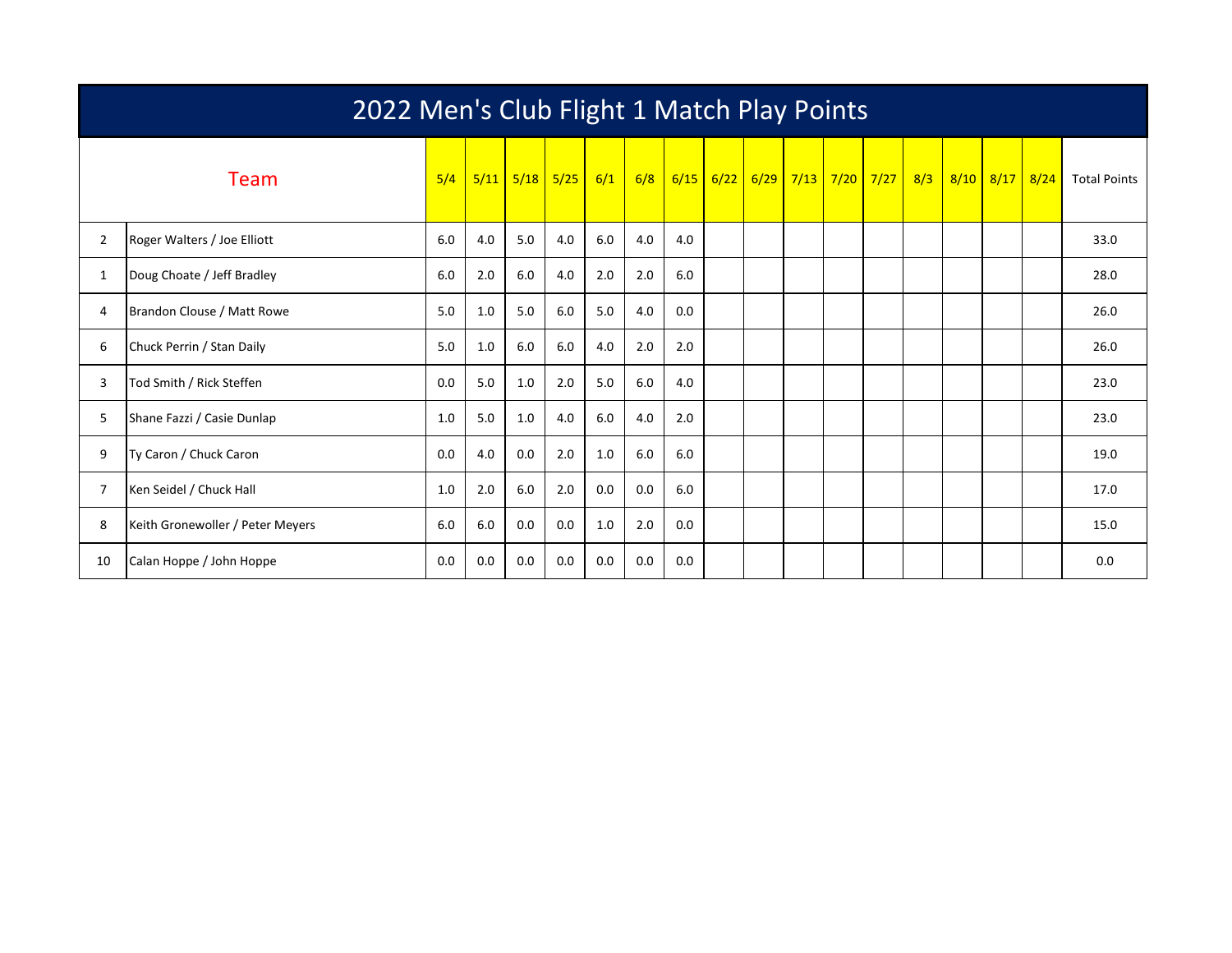|                | Men's Club Flight 1 Weekly Results |               |             |             |                 |  |  |  |  |  |  |  |  |  |
|----------------|------------------------------------|---------------|-------------|-------------|-----------------|--|--|--|--|--|--|--|--|--|
|                | 6/15/22 Round 7                    |               |             |             |                 |  |  |  |  |  |  |  |  |  |
| TEAM #         |                                    | Team<br>Match | Match<br>#1 | Match<br>#2 | Total<br>Points |  |  |  |  |  |  |  |  |  |
| $\mathbf{1}$   | Doug Choate / Cole Manupella       | 2.0           | 2.0         | 2.0         | 6.0             |  |  |  |  |  |  |  |  |  |
| 4              | Brandon Clouse / Matt Rowe         | 0.0           | 0.0         | 0.0         | 0.0             |  |  |  |  |  |  |  |  |  |
| 3              | Tod Smith / Rick Steffen           | 2.0           | 2.0         | 0.0         | 4.0             |  |  |  |  |  |  |  |  |  |
| 5              | Shane Fazzi / Casie Dunlap         | 0.0           | 0.0         | 2.0         | 2.0             |  |  |  |  |  |  |  |  |  |
| $\overline{2}$ | Roger Walters / Joe Elliott        | 1.0           | 2.0         | 1.0         | 4.0             |  |  |  |  |  |  |  |  |  |
| 6              | Chuck Perrin / Stan Daily          | 1.0           | 0.0         | 1.0         | 2.0             |  |  |  |  |  |  |  |  |  |
| $\overline{7}$ | Ken Seidel / Chuck Hall            | 2.0           | 2.0         | 2.0         | 6.0             |  |  |  |  |  |  |  |  |  |
| 10             | Calan Hoppe / John Hoppe           | 0.0           | 0.0         | 0.0         | 0.0             |  |  |  |  |  |  |  |  |  |
| 8              | Keith Gronewoller / Peter Meyers   | 0.0           | 0.0         | 0.0         | 0.0             |  |  |  |  |  |  |  |  |  |
| 9              | Ty Caron / Chuck Caron             | 2.0           | 2.0         | 2.0         | 6.0             |  |  |  |  |  |  |  |  |  |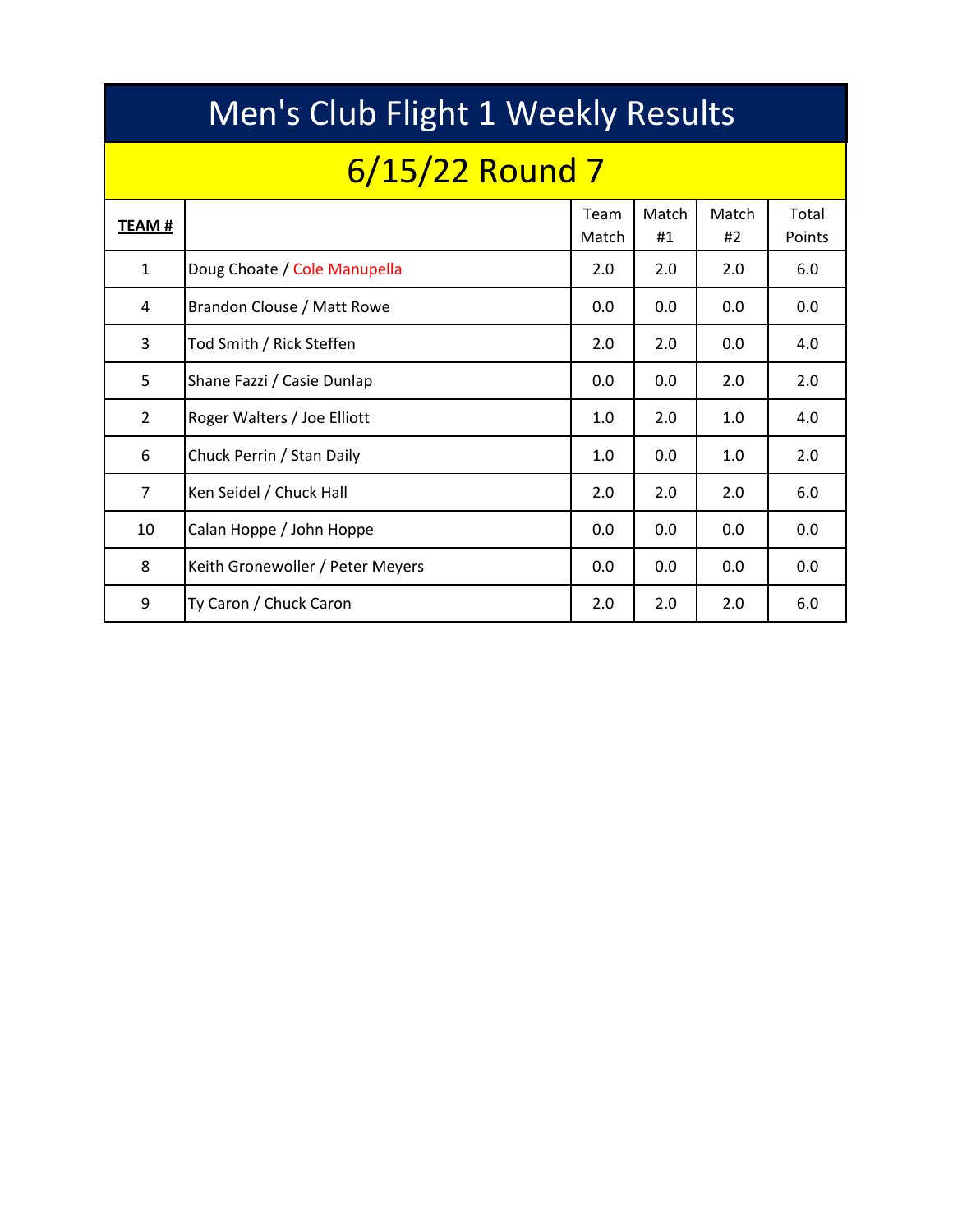|              | 2022 Men's Club Flight 2 Match Play Points |     |      |     |             |     |     |      |      |  |  |                     |  |     |      |      |      |                     |
|--------------|--------------------------------------------|-----|------|-----|-------------|-----|-----|------|------|--|--|---------------------|--|-----|------|------|------|---------------------|
| <b>Team</b>  |                                            | 5/4 | 5/11 |     | $5/18$ 5/25 | 6/1 | 6/8 | 6/15 | 6/22 |  |  | 6/29 7/13 7/20 7/27 |  | 8/3 | 8/10 | 8/17 | 8/24 | <b>Total Points</b> |
| $\mathbf{1}$ | Jim Reed / Wendell Goad                    | 4.0 | 4.0  | 6.0 | 4.0         | 0.0 | 5.0 | 6.0  |      |  |  |                     |  |     |      |      |      | 29.0                |
| 6            | Neil Liebowitz / Craig Teter               | 6.0 | 2.0  | 0.0 | 6.0         | 2.0 | 5.0 | 3.0  |      |  |  |                     |  |     |      |      |      | 24.0                |
| 2            | Thom Hamick / Dennis Luedke                | 4.0 | 6.0  | 1.0 | 4.0         | 4.0 | 4.0 | 0.0  |      |  |  |                     |  |     |      |      |      | 23.0                |
| 5.           | Jeff Asselin / Hank Kracht                 | 6.0 | 0.0  | 3.0 | 2.0         | 3.0 | 4.0 | 3.0  |      |  |  |                     |  |     |      |      |      | 21.0                |
|              | Jim Pearce / David Hallford                | 2.0 | 2.0  | 3.0 | 3.0         | 6.0 | 1.0 | 4.0  |      |  |  |                     |  |     |      |      |      | 21.0                |
| 3            | Tom Gentilcore / Mac McCurdy               | 0.0 | 3.0  | 5.0 | 3.0         | 3.0 | 1.0 | 3.0  |      |  |  |                     |  |     |      |      |      | 18.0                |
| 8            | James Martinez / Anthony Manzanares        | 2.0 | 4.0  | 4.0 | 2.0         | 0.0 | 2.0 | 3.0  |      |  |  |                     |  |     |      |      |      | 17.0                |
| 4            | Roger Schouten / Mitch Morgan              | 0.0 | 3.0  | 2.0 | 0.0         | 6.0 | 2.0 | 2.0  |      |  |  |                     |  |     |      |      |      | 15.0                |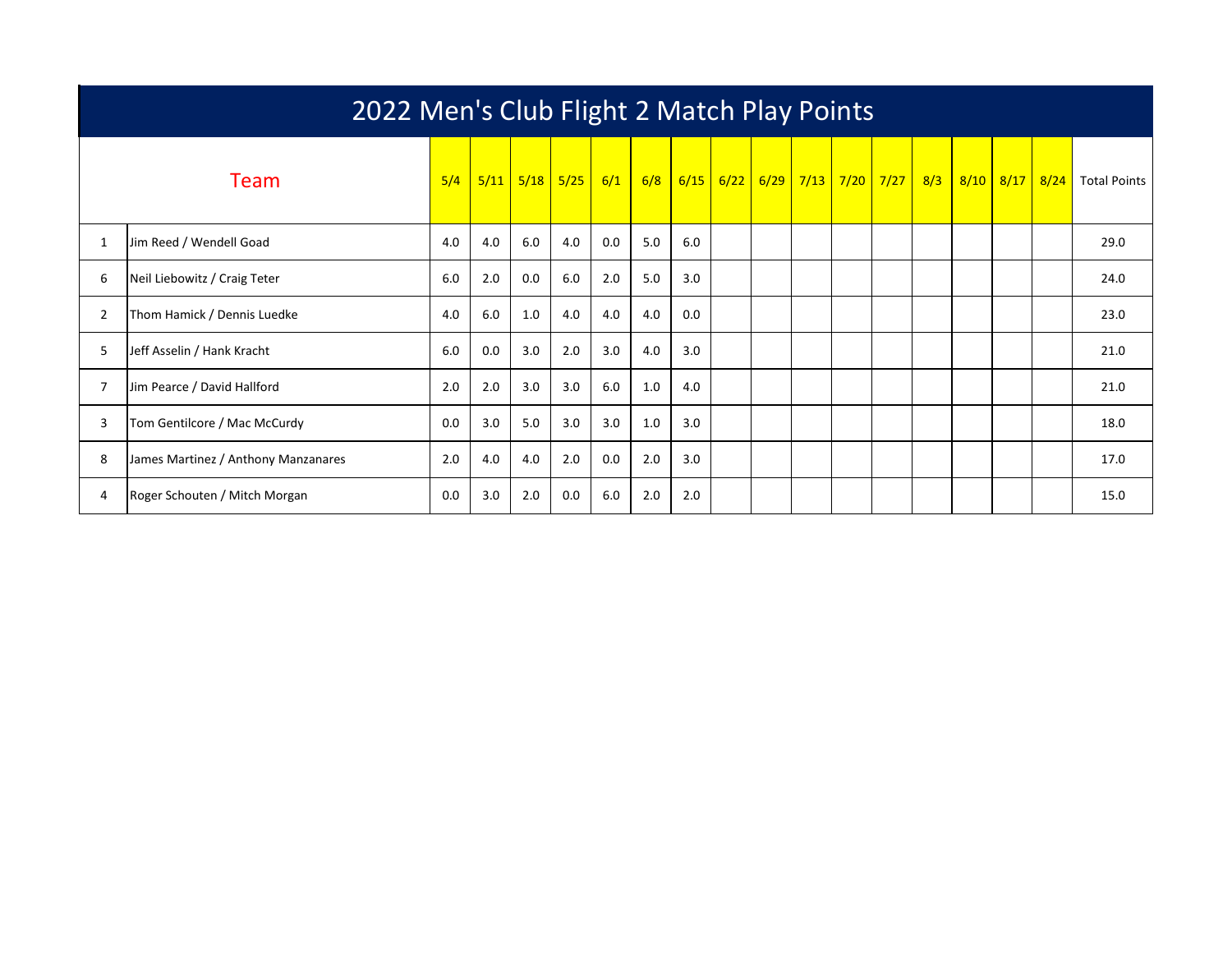|                | Men's Club Flight 2 Weekly Results  |               |             |             |                 |  |  |  |  |  |  |  |  |  |  |
|----------------|-------------------------------------|---------------|-------------|-------------|-----------------|--|--|--|--|--|--|--|--|--|--|
|                | $6/15/22$ Round 7                   |               |             |             |                 |  |  |  |  |  |  |  |  |  |  |
| TEAM #         |                                     | Team<br>Match | Match<br>#1 | Match<br>#2 | Total<br>Points |  |  |  |  |  |  |  |  |  |  |
| $\mathbf{1}$   | Jim Reed / Wendell Goad             | 2.0           | 2.0         | 2.0         | 6.0             |  |  |  |  |  |  |  |  |  |  |
| $\overline{2}$ | Thom Hamick / Dennis Luedke         | 0.0           | 0.0         | 0.0         | 0.0             |  |  |  |  |  |  |  |  |  |  |
| 3              | Tom Gentilcore / Mac McCurdy        | 1.0           | 0.0         | 2.0         | 3.0             |  |  |  |  |  |  |  |  |  |  |
| 8              | James Martinez / Anthony Manzanares | 1.0           | 2.0         | 0.0         | 3.0             |  |  |  |  |  |  |  |  |  |  |
| 4              | Roger Schouten / Mitch Morgan       | 0.0           | 2.0         | 0.0         | 2.0             |  |  |  |  |  |  |  |  |  |  |
| $\overline{7}$ | Jim Pearce / David Hallford         | 2.0           | 0.0         | 2.0         | 4.0             |  |  |  |  |  |  |  |  |  |  |
| 5              | Jeff Asselin / Hank Kracht          | 2.0           | 1.0         | 0.0         | 3.0             |  |  |  |  |  |  |  |  |  |  |
| 6              | Neil Leibowitz / Craig Teter        | 0.0           | 1.0         | 2.0         | 3.0             |  |  |  |  |  |  |  |  |  |  |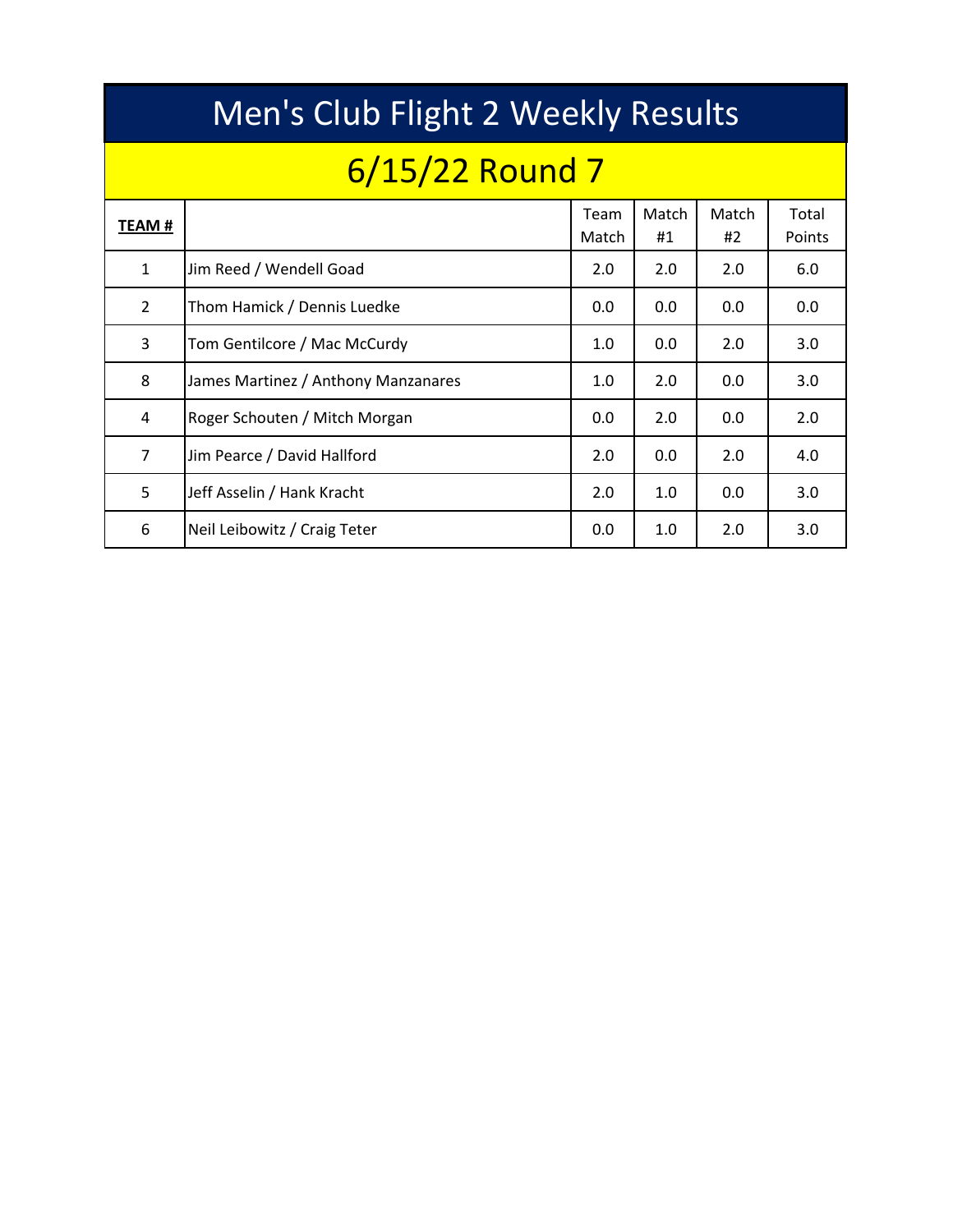|                | 2022 Men's Club Flight 3 Match Play Points |     |      |      |      |     |     |      |      |  |             |  |                        |     |      |      |      |                     |
|----------------|--------------------------------------------|-----|------|------|------|-----|-----|------|------|--|-------------|--|------------------------|-----|------|------|------|---------------------|
|                | <b>Team</b>                                | 5/4 | 5/11 | 5/18 | 5/25 | 6/1 | 6/8 | 6/15 | 6/22 |  | $6/29$ 7/13 |  | <mark>7/20 7/27</mark> | 8/3 | 8/10 | 8/17 | 8/24 | <b>Total Points</b> |
| 6              | Cuoy Jensen / Josh Fusilier                | 2.0 | 6.0  | 4.0  | 2.0  | 6.0 | 6.0 | 6.0  |      |  |             |  |                        |     |      |      |      | 32.0                |
|                | Fred Inman / Eric Miller                   | 6.0 | 3.0  | 2.0  | 4.0  | 6.0 | 3.0 | 3.0  |      |  |             |  |                        |     |      |      |      | 27.0                |
| $\overline{2}$ | Andrew Terrazas / Luke Cody                | 1.0 | 4.0  | 6.0  | 4.0  | 0.0 | 6.0 | 3.0  |      |  |             |  |                        |     |      |      |      | 24.0                |
| 4              | Doug Zon / John Nauroth                    | 3.0 | 3.0  | 6.0  | 4.0  | 0.0 | 0.0 | 4.0  |      |  |             |  |                        |     |      |      |      | 20.0                |
| 3              | Brian Shene / David Bernat                 | 4.0 | 3.0  | 0.0  | 4.0  | 4.0 | 3.0 | 1.0  |      |  |             |  |                        |     |      |      |      | 19.0                |
| 5              | Mark Kralich / Doug Horsey                 | 3.0 | 2.0  | 5.0  | 2.0  | 2.0 | 4.0 | 0.0  |      |  |             |  |                        |     |      |      |      | 18.0                |
|                | Tom Noel / Ron McCann                      | 5.0 | 3.0  | 1.0  | 2.0  | 4.0 | 0.0 | 2.0  |      |  |             |  |                        |     |      |      |      | 17.0                |
| 8              | Dan Birrer / David Ballard                 | 0.0 | 0.0  | 0.0  | 2.0  | 2.0 | 2.0 | 5.0  |      |  |             |  |                        |     |      |      |      | 11.0                |